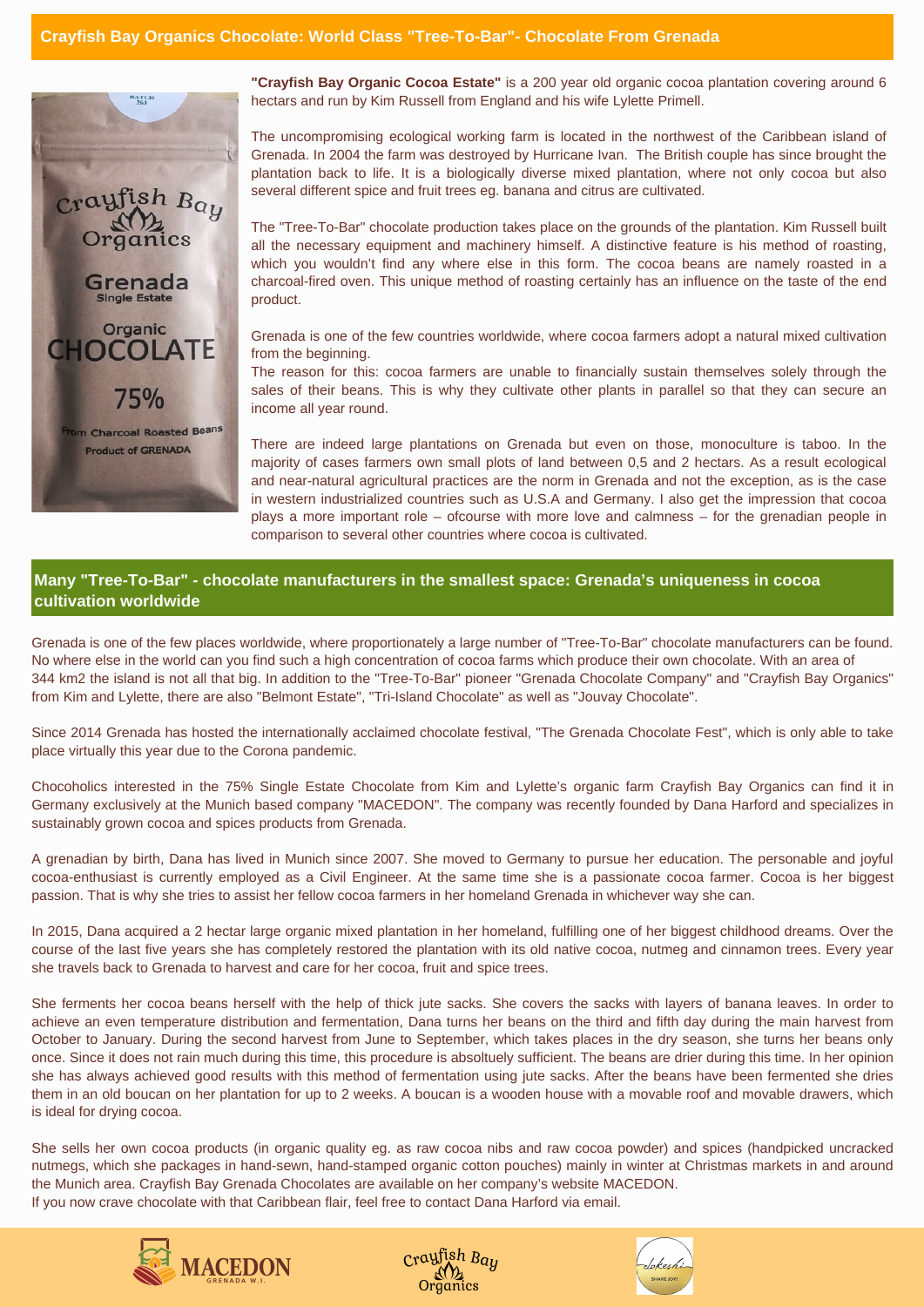## **Chocolate Test: Crayfish Bay Organics "Grenada - Chocolate" 75%**

|                                                  | <b>Overall points:</b>                                                                                                                                                                                                                                                                                                                                                                                                                                                                   | 93/100  |
|--------------------------------------------------|------------------------------------------------------------------------------------------------------------------------------------------------------------------------------------------------------------------------------------------------------------------------------------------------------------------------------------------------------------------------------------------------------------------------------------------------------------------------------------------|---------|
|                                                  | <b>Overall impression</b><br>(G)                                                                                                                                                                                                                                                                                                                                                                                                                                                         | $6/6$   |
| 75%<br>harcoal Roasted Beans<br>oduct of GRENADA | Very good: sustainable and uncompromising premium "Tree-To-Bar" chocolate<br>(F)<br>production done directly on the farm in Grenada, premium Single Estate fine cocoa from<br>sustainable organic cultivation; official organic certification: fair and direct partnership                                                                                                                                                                                                               | 4/4     |
| <b>COLATE</b>                                    | Organic cocoa beans, organic cane sugar: very good<br>(E)                                                                                                                                                                                                                                                                                                                                                                                                                                | 18/18   |
| Organic                                          | Impeccable melting qualities<br>(D)                                                                                                                                                                                                                                                                                                                                                                                                                                                      | 3/3     |
| irenada<br><b>Single Estate</b>                  | Very good<br>(C)                                                                                                                                                                                                                                                                                                                                                                                                                                                                         | 3/3     |
| $y$ fish Bay<br>rganics                          | Taste: at first accentuated roasted nut and wood accents; body is characterized by<br>(B)<br>mild and well-balanced nutty-cream and coffee character, well-balanced fruit notes with<br>distinctive grape-olive characteristics and light citrus notes, light spice notes (slightly<br>peppery), the finish is of grape-olive and light nutty-roast, aftertaste is notedly extremely<br>mild (practically without notable bitterness), subtle nutty with light roasted coffee<br>accents | 44 / 48 |
| <b>BATCH</b>                                     | Fragrance aromas: mildly roasted coffee notes with jammy fruity notes of<br>(A)<br>marmelade (plums, grapes including subtle grape-tannins and hints of spice                                                                                                                                                                                                                                                                                                                            | 15/18   |



**CHC** 

Tom C





## **Promising cocoa cooperation between Dana Harford, Crayfish Bay and "dokeshi" planned**

The new chocolate and coffee startup "dokeshi", which was founded by Andreas Degenhardt and Mona Marszalek and specializes in ecologically and socially sustainable fine cocoa and specialty coffees plans on offering this special chocolate in the near future, potentially from autumn this year.

In close cooperation with Dana Harford and the British couple Kim and Lylette, the chocolates produced by Crayfish Bay Organics will be marketed and sold in Germany under the "dokeshi + partner" brand, created specially for this purpose.

Crayfish Bay Organics would be identified as a dokeshi partner on the new dokeshi packaging and a wealth of information about the Caribbean organic plantation and the cocoa grown there made available on the "dokeshi" homepage.

Andreas and Mona from the company "dokeshi" share the same values as I do and see themselves as uncompromisingly holistic sustainability rebels in the field of gourmet cocoa and fine coffee. I myself am very pleased to have been made a part of the team since April 2020. Because from now on, I too - together with Mona and Andreas - have the opportunity to actively mix up the "Bean-To-Bar" chocolate scene with new and progressive ideas, to optimize it and to make the world a little bit better. The company name "dokeshi" was of course carefully chosen. The term means "court jester" in Japanese, and is composed of three Japanese characters, which individually have the following meaning (in German): "Way, Transformation and Mastery". In my opinion, these three terms describe briefly yet concisely the way "dokeshi" acts and thinks.